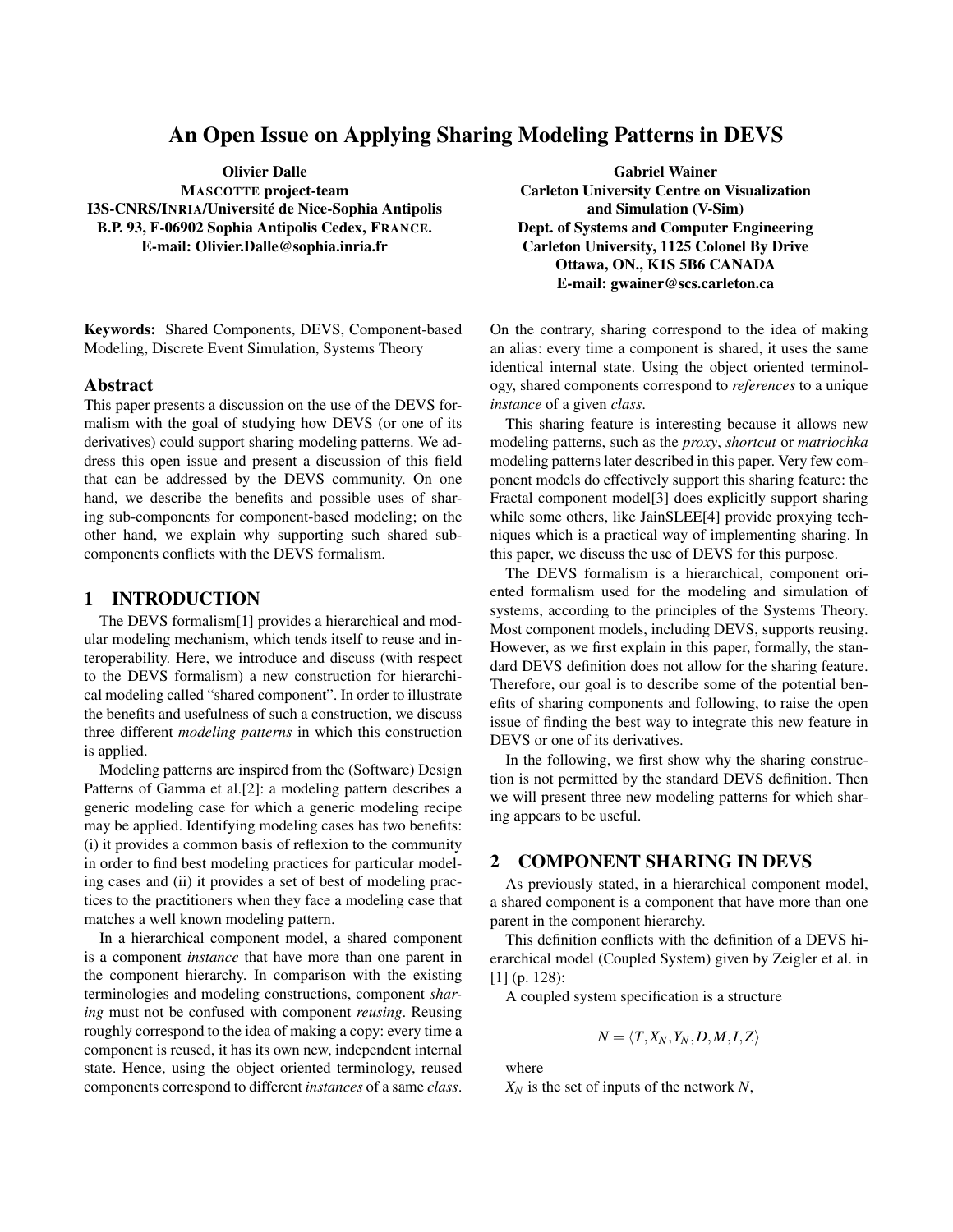*Y<sup>N</sup>* is the set of outputs of the network *N*, *D* is the set of component references,  $M = \{M_d | d \in D\}$  are I/O systems,  $I = \{I_d | d \in D \cup \{N\}\}\$ are the sets of influencers,  $Z = \{Z_d | d \in D \cup \{N\}\}\$ are the interface maps.

This definition forbids sharing components because it requires that for a component  $d \in D(N)$ , where  $D(N)$  is the set of components references of a coupled structure *N*, the *set of influencers*  $I_d$  of the component *d* is such that:

*I*<sup>*d*</sup> ⊆ *D*(*N*)∪{*N*}

In the case of shared components, the set *Id*/*shared* of influencers of *d* in all the system is the union of the influencers of *d* in all the coupled structures *N<sup>i</sup>* that reference *d*:

$$
I_{d/shared} \subseteq \bigcup_i D(N_i) \cup CS(d)
$$

where

$$
CS(d) = \{N_i | d \in D(N_i)\}.
$$

## 3 SHARING MODELING PATTERNS

This section introduces three modeling patterns, which illustrate the usefulness and need of the shared component. These modeling patterns are useful for:

- modeling the real connections that may exist between components that are deeply buried into a component hierarchy (*proxy* modeling pattern);
- establishing shortcuts between components in order to reduce the overall simulation complexity of the model (the *shortcut* modeling pattern);
- enforcing layer separation and encapsulation in multilayered architectures (the *matriochka*<sup>1</sup> modeling pattern).

We use the simple layered protocol stack model depicted in figure 1 as a basic example model that will be systematically referred to in the following sections.

This model represents a system made of two identical communicating nodes. These two nodes communicate with each other using a simplified OSI-like protocol stack made of the 4 upper layers of the OSI reference model (application, presentation, session and transport). These four layers have been chosen arbitrarily and their implementation needs not to be further described. At the lowest level, the two nodes communicate with each other using transport level packets. These packets are handled and delivered to each peer node by the central transport network component.



Figure 1. Two interconnected nodes communicating using an OSI-like layered protocol stack.

### 3.1 The *proxy* modeling pattern

Let's assume we want to model a road traffic network in which some of the vehicles, not all, are equipped with the nodes depicted on figure 1. Assume also that we want to reuse an already existing hierarchical model of the vehicle depicted on figure 2.



Figure 2. Decomposition of a simple vehicle model.

If we want to to plug the node component on this vehicle, we should plug it somewhere in the electronics component of the vehicle. However, as shown on figure 3, in order to plug the node component in the vehicle, the latter needs to be modified, in order to allow the node to reach the network (grayed area).

These modifications makes the task of reusing components more complicated. First notice that a node does not finally communicate with a network but with another node. So if we insert the same node model in two different kinds of vehicles and then we want both vehicles to communicate with each other, then both vehicles need to be modified as shown in the grayed area. In fact, the same kind of modification need to be applied to every kind of vehicle in which we want to plug the node.

Even worse, if the second node is not a vehicle but a very complex system and unfortunately the node is deeply buried in that complex system, then *all* the hierarchical levels of this

<sup>&</sup>lt;sup>1</sup>Matriochka is the Russian name of the Russian dolls.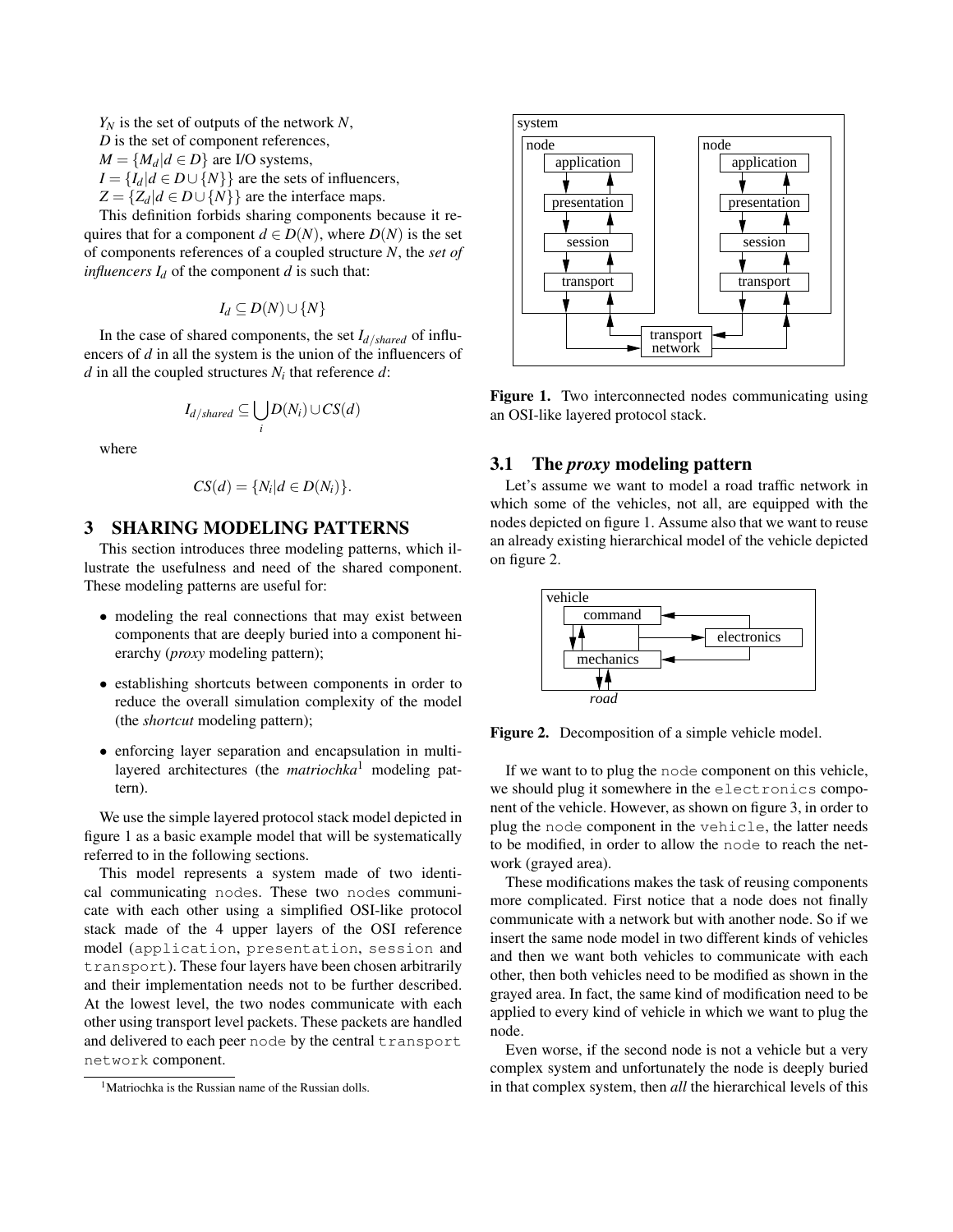

Figure 3. Model of a communicating vehicle reusing node and vehicle components.

complex system, potentially up to the root, need to be modified accordingly. However, it is worth stressing that object oriented techniques such as heritage may help to reduce (factor) significantly the amount of such modifications.

These problems can be addressed using shared components. The use of such components within the *proxy* usage pattern is illustrated on figure 4. This new construction uses a variant of the model of figure 1 in which the transport component is used as a shared component. This means that everywhere the shared transport component appears in the model, it will have the same content and state (instead of a new independent copy). Now let's consider what happens when the node component and its companion transport are inserted together multiple times, in various places (vehicles): every time, a new instance of node needs to be created (because it is a normal, non-shared component), while we reuse the *same* (shared) instance of the transport. Therefore this unique instance acts as a *proxy* between all the node instances. And since the transport and node are now laying close to each other, no modification is needed to the surrounding components.



Figure 4. Communicating vehicle of figure 3, with a shared component used as a proxy.

To summarize, the *proxy* modeling pattern is useful for modeling new situations in which a given component (eg. the network) needs to be inserted in several places because it exhibits a strong ubiquitous nature. In this case the *proxy* modeling pattern allows for such an arbitrary insertion without having to modify the target component. This greatly favors the reuse of existing components, because the required modifications are local to the place where the new component is added, without any side effect on the surrounding components.

It is also worth stressing that we did not make any assumption on the dynamics of the modifications: the problem addressed thanks to shared components in this *proxy* modeling pattern is exactly the same if the insertion of a the new component need to be done once for all (the node is a fixed component of the vehicle) or dynamically during the simulation (the node is a component that may be plugged in or removed from the vehicle at any time). Hence, the benefits of sharing component are the same in the standard DEVS or in the Dynamic Structure variant such as DS-DEVS[5].

## 3.2 The *shortcut* modeling pattern

The *shortcut* modeling pattern consists in using a shared component to build interaction shortcuts between components. This construction may be used to shorten the interaction path between multiple components, and hence reduce the *simulation complexity* of the model (see for example [1] for a definition of the simulation complexity).

It is worth stressing that compared to the previous *proxy* pattern, the main goal of this *shortcut* is to create an interaction *that does not physically exist* in the real system: it is a new, fake interaction, that is only added in order reduce the simulation complexity. This kind of shortcut applies well to layered architectures, such as networks, in which peers at a given level need to use the services of lower layers to communicate with each other instead of directly exchanging messages.

The *shortcut* modeling pattern is illustrated by figure 5: the application inner component is the same as the original one described in figure 1; the app-sc-wrapper is a new hierarchical component that replaces the application component in the original model of figure 1 (both component have exactly the same interfaces); the app-shortcut component is a shared component that provides an alternate shorter path (hence the *shortcut* name) between every component in which it is plugged in. The decision to use this shorter path or not to use it is taken dynamically, for every packet, by the app-switch-filter component.

Thanks to this construction, an outgoing packet from the application inner component will either be directed toward the realistic path (the one with high simulation complexity) toward the presentation component, or toward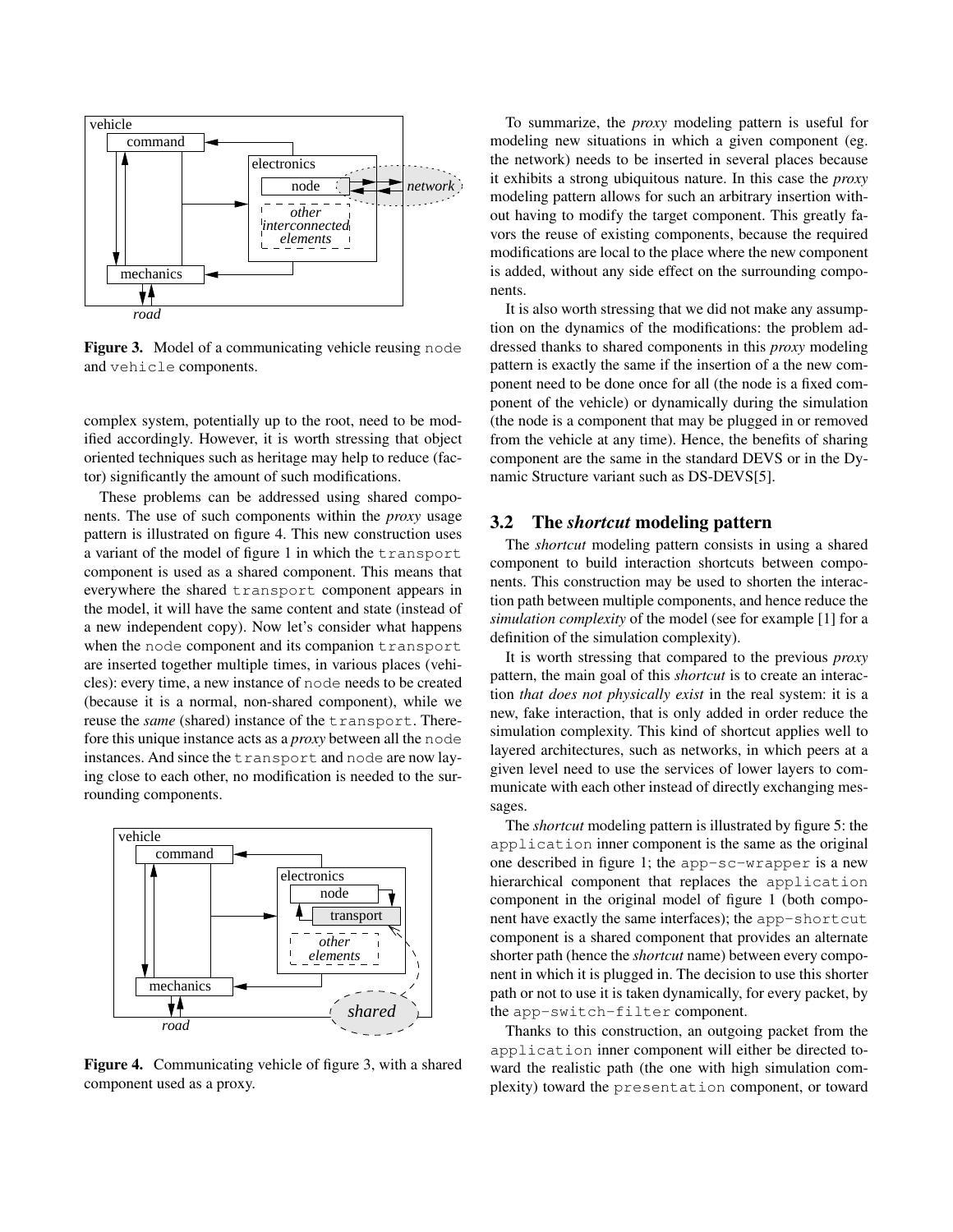

Figure 5. The *shortcut* modeling pattern applied to the application layer component.

the less realistic path through the app-shortcut component.

Compared to DS-DEVS, the dynamic structure variant of DEVS, notice that the decision to use the shortcut for a particular packet does not mean that subsequent packets will have also to use the shortcut. Since *both* path are needed at any time, the need here is not for a dynamic change of structure, but for the simultaneous availability of both structures.



Figure 6. The *shortcut* modeling pattern may be applied (independently) to each level of a protocol stack.

This construction may be applied several times in the same model. For example, as shown on figure 6, this shortcut construction may be applied to each of the four components that model a network layer: the application, as already described in figure 5 but also the presentation, the session and the transport ones. In each case a new dedicated "switch-filter" component needs to be implemented.

Therefore, this shortcut modeling pattern provides a powerful mean for adjusting the simulation complexity of a model. However, deciding in which cases it is relevant to use the shortcut path and in which cases it is not is a difficult question because it strongly depends on the model *and* the simulation goals. This question is not further addressed in this paper.

## 3.3 The *matriochka* modeling pattern

The *matriochka* (or Russian doll) modeling pattern applies to models of systems that exhibit a recursively hierarchical structure. The OSI-like layered model of figure 1 is a good illustration of such a system.

However, despite the flat design of the model depicted on figure 1 reflects the usual layered representation of OSI-like models, it does not fully reflect the hierarchical philosophy of the OSI-layered reference model. Indeed, this flat design somehow violates (ignores) one of the fundamental principles of the layered approach (see for example [6] for a summarized description of the OSI layered model philosophy and its associated terminology): an entity of level (*N*) can only interact with entities of level  $(N + 1)$  and entities of level  $(N - 1)$ . Indeed, despite no violation of this principle appears in the example of figure 1, this flat design cannot help to prevent such a violation: one could, mistakenly or on purpose, decide to connect the application component directly to the transport component (provided that these two components have compliant interfaces).

Since we are considering hierarchical modeling in this paper, a convenient way to fully enforce this fundamental isolation principle of layering is to enforce isolation by means of the component hierarchy. At this point we have two options: either we decide that the upper-most (OSI-like) layer is the outer-most component in the hierarchy or conversely (and paradoxically), we decide that the lower-most (OSI-like) layer is outer-most component in the hierarchy.

The first option is illustrated on figure 7: the left side of the figure represents the component hierarchy that implements the OSI-like layered hierarchy depicted on the right side of the figure. However, since each layer except the lowest one is implemented as a hierarchical component, new components are introduced in order to distinguish the implementation parts of the layers from their surrounding container (application entity, presentation entity and session entity).

Figure 7 also clearly demonstrates why this *matriochka* modeling pattern strongly appeals for shared components. First, the actual interactions are supposed to occur at the lowest (OSI-Layer) level. Therefore, we need some way of establishing connections between the inner-most transport components, which leads back to the *proxy* modeling pattern described in section 3.1.

Furthermore, the model depicted on figure 1 is a simplistic case of a more general interaction model in which the follow-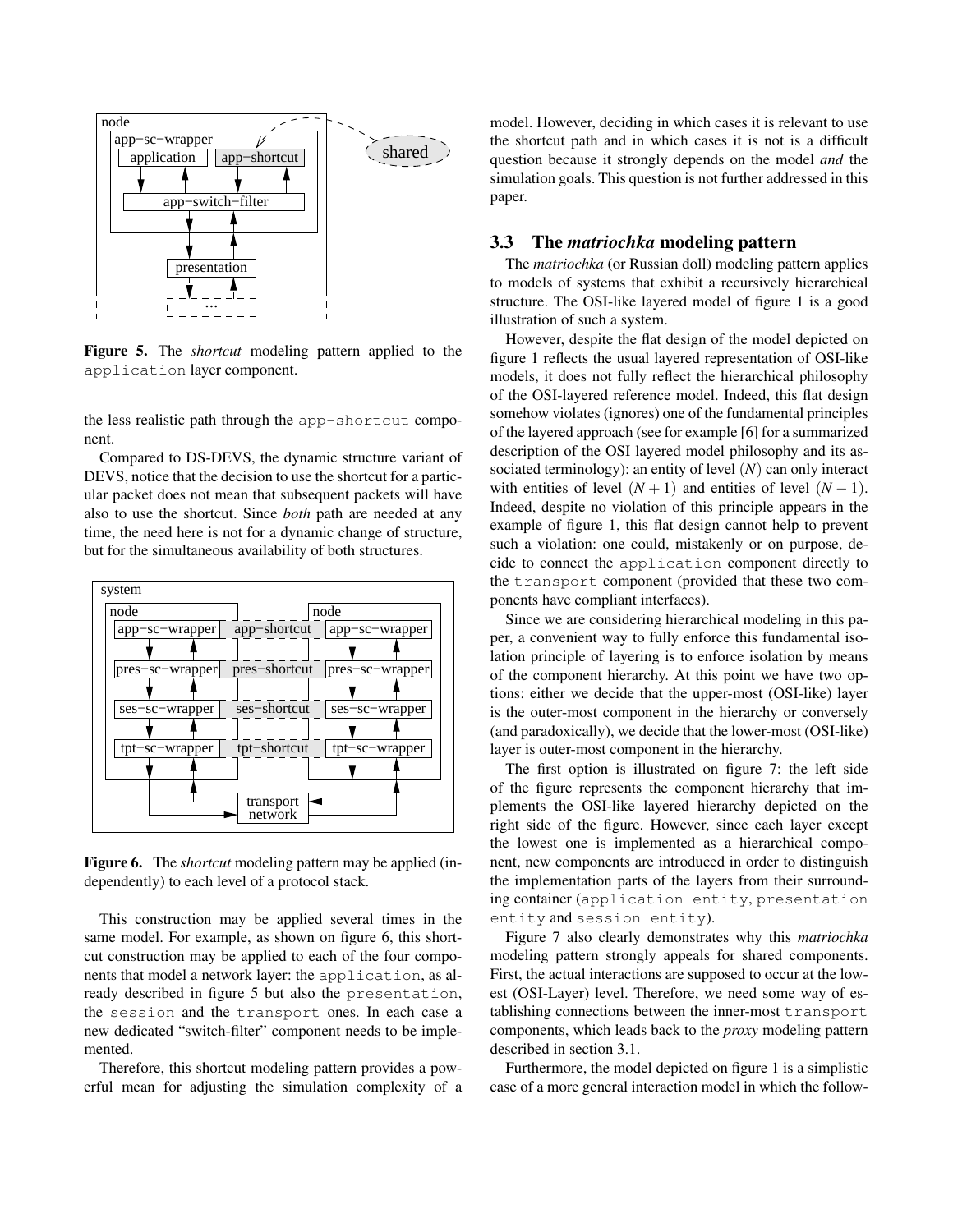

Figure 7. One of the two possible hierarchical implementation of the simple OSI-Layered model depicted in figure 1 that strictly enforces the OSI interaction policy.

ing interaction patterns could also occur:

- the services provided by an entity of level (*N*) may be used by several upper entities of level  $(N+1)$ ;
- an entity of level (*N*) may be build on top of several services of level  $(N - 1)$ , provided by one or possibly several entities of level  $(N-1)$ .

Let's consider the case of the first pattern. Applied to the upper-most layer of our reference example, this leads to the situation depicted on figure 8, where three application components use the same presentation component. Applying the *matriochka* modeling pattern means that the presentation component needs to be inserted at the same time in *each* of the three application components, as shown on figure 9. In other words, the presentation component needs to be shared.



Figure 8. An example of a more complex interaction pattern: three applications interact with the same presentation component (OSI-like layered representation).

If we generalize the previous example at every possible level of our layered protocol stack, this means for any layer (*N*), the component entity (object instance) that implements



Figure 9. The *matriochka* modeling pattern applied to the example of figure 8.

amongst entities of the upper layer  $(N + 1)$ . The number of times the same entity is shared depends on the number of times entities of level  $(N + 1)$  need the services of level  $(N)$ . Hence, this *matriochka* pattern strongly appeals for sharing because situations are possible in which a component shared at the highest level contains one or several sub-components that are shared themselves at the next level and so own down to the bottom of the hierarchy.

## 4 CONCLUSION

The goal of this paper was to raise an issue about sharing components in DEVS. The issue is to decide whether DEVS should eventually support sharing and if so, to decide how and to what extent component sharing could be added in DEVS and its variants. We presented three modeling patterns, that represent three different kind of modeling problems for which we claim that the sharing feature is useful.

The *proxy* modeling pattern describes a situation in which sharing components helps to better support the ubiquitous nature of a sub-system that may be found in various places of a global system. In this situation, sharing component(s) avoids structural modification on the surrounding components. The *shortcut* modeling pattern describes a situation in which sharing components helps the simulationist to lower the simulation complexity of his models. In this situation, sharing is used to install low complexity shortcuts in addition to the regular (high complexity) interaction paths of the model. The *matriochka* modeling pattern describes a situation in which sharing components helps to recursively enforce encapsulation in order to better reflect the layered architecture of a (sub-)system. In this situation, sharing is used to decide which (where) interaction paths should be allowed.

The technical issue of implementing the sharing feature in a DEVS simulator is not addressed in this paper. For example, sharing adds a noticeable complexity to the process of switching from a sequential to a parallel and distributed implementation of the simulator. More generally, as soon as a